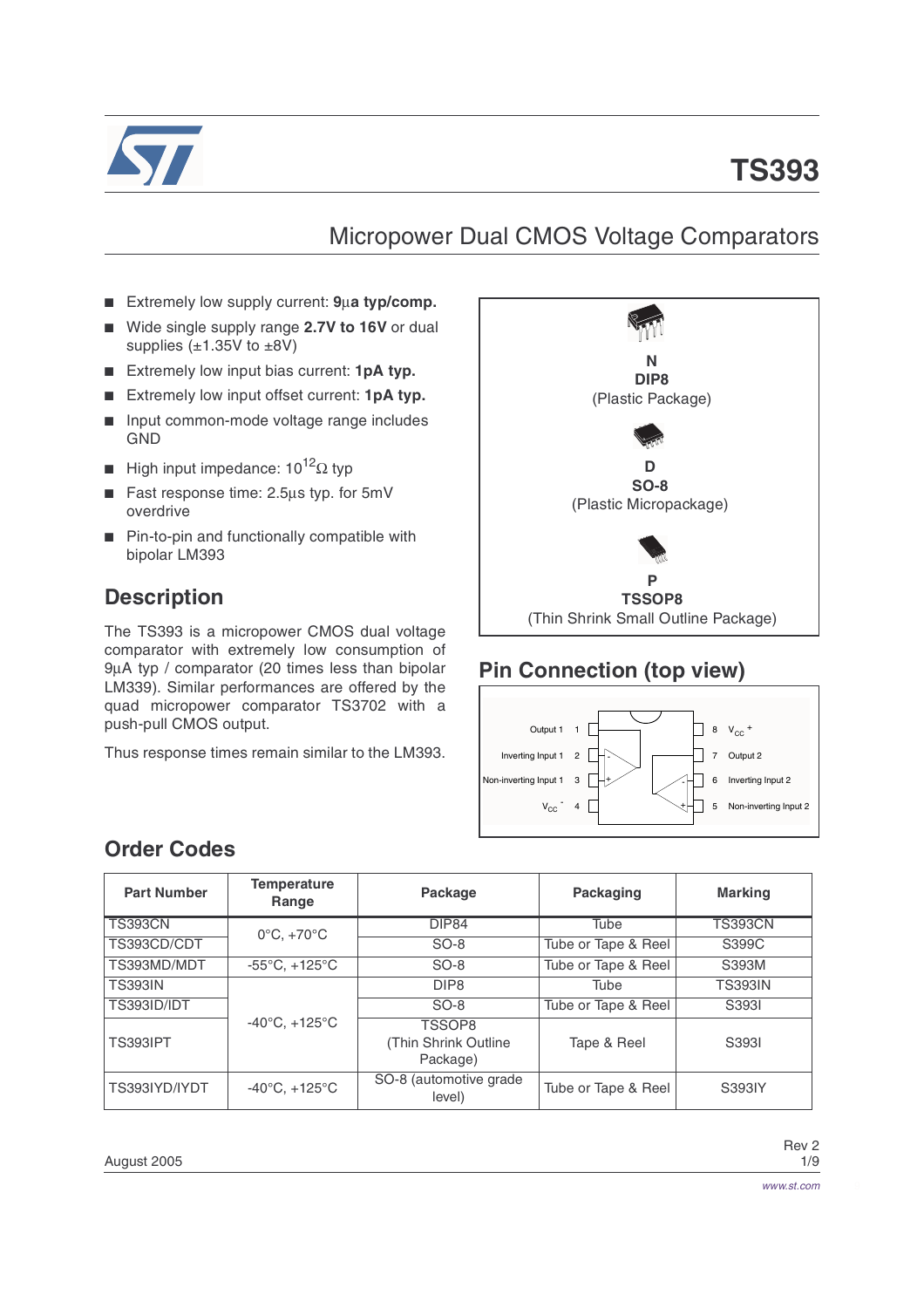## **1 Absolute Maximum Ratings**

| <b>Symbol</b>         | <b>Parameter</b>                                                   | Value              | Unit         |
|-----------------------|--------------------------------------------------------------------|--------------------|--------------|
| $V_{CC}$ <sup>+</sup> | Supply Voltage <sup>(1)</sup>                                      | 18                 | V            |
| $V_{\text{id}}$       | Differential Input Voltage <sup>(2)</sup>                          | ±18                | V            |
| $V_i$                 | Input Voltage <sup>(3)</sup>                                       | 18                 | V            |
| $V_{o}$               | Output Voltage                                                     | 18                 | V            |
| $I_{\circ}$           | <b>Output Current</b>                                              | 20                 | mA           |
| ΙF                    | Forward Current in ESD Protection Diodes on<br>Inputs $(4)$        | 50                 | mA           |
| P <sub>d</sub>        | Power Dissipation <sup>(5)</sup> DIP8<br>SO <sub>8</sub><br>TSSOP8 | 1250<br>710<br>625 | mW           |
| $T_{\text{stg}}$      | Storage Temperature Range                                          | $-65$ to $+150$    | $^{\circ}$ C |
|                       | HBM: Human Body Model <sup>(6)</sup>                               | 50                 | V            |
| <b>ESD</b>            | MM: Machine Model <sup>(7)</sup>                                   | 40                 | V            |
|                       | <b>CDM: Charged Device Model</b>                                   | 1                  | kV           |

<span id="page-1-0"></span>**Table 1. Key parameters and their absolute maximum ratings**

1. All voltage values, except differential voltage, are with respect to network ground terminal.

2. Differential voltages are the non-inverting input terminal with respect to the inverting input terminal.

3. Excursions of input voltages may exceed the power supply level. As long as the common mode voltage [V<sub>icm</sub>=(V<sub>in</sub><sup>+</sup> + V<sub>in</sub>)/2] remains within the specified range, the comparator will provide a stable output state.<br>Ho

4. Guaranteed by design.

٦

5. Pd is calculated with T<sub>amb</sub> = +25°C, T<sub>j</sub> = +150°C and R<sub>thja</sub> = 80 °C/W for DIP14 package<br>= 150 °C/W for SO14 package<br>= 175°C/W for TSSOP14 package

6. Human body model, 100pF discharged through a 1.5kΩ resistor into pin of device.

7. Machine model ESD, a 200pF cap is charged to the specified voltage, then discharged directly into the IC with no external series resistor (internal resistor <  $5Ω$ ), into pin to pin of device.

Т

| Symbol                | <b>Parameter</b>                                                                 | <b>Value</b>                                     | Unit        |
|-----------------------|----------------------------------------------------------------------------------|--------------------------------------------------|-------------|
| $V_{CC}$ <sup>+</sup> | Supply Voltage<br>TS393C.I<br><b>TS393M</b>                                      | 2.7 to 16<br>4 to 16                             | V           |
| $V_{icm}$             | Common Mode Input Voltage Range                                                  | 0 to $V_{CC}$ <sup>+</sup> -1.5                  | V           |
| <sup>1</sup> oper     | Operating Free-Air Temperature range<br>TS393C<br><b>TS393I</b><br><b>TS393M</b> | 0 to $+70$<br>$-40$ to $+125$<br>$-55$ to $+125$ | $^{\circ}C$ |

**Table 2. Operating conditions** 



٦

т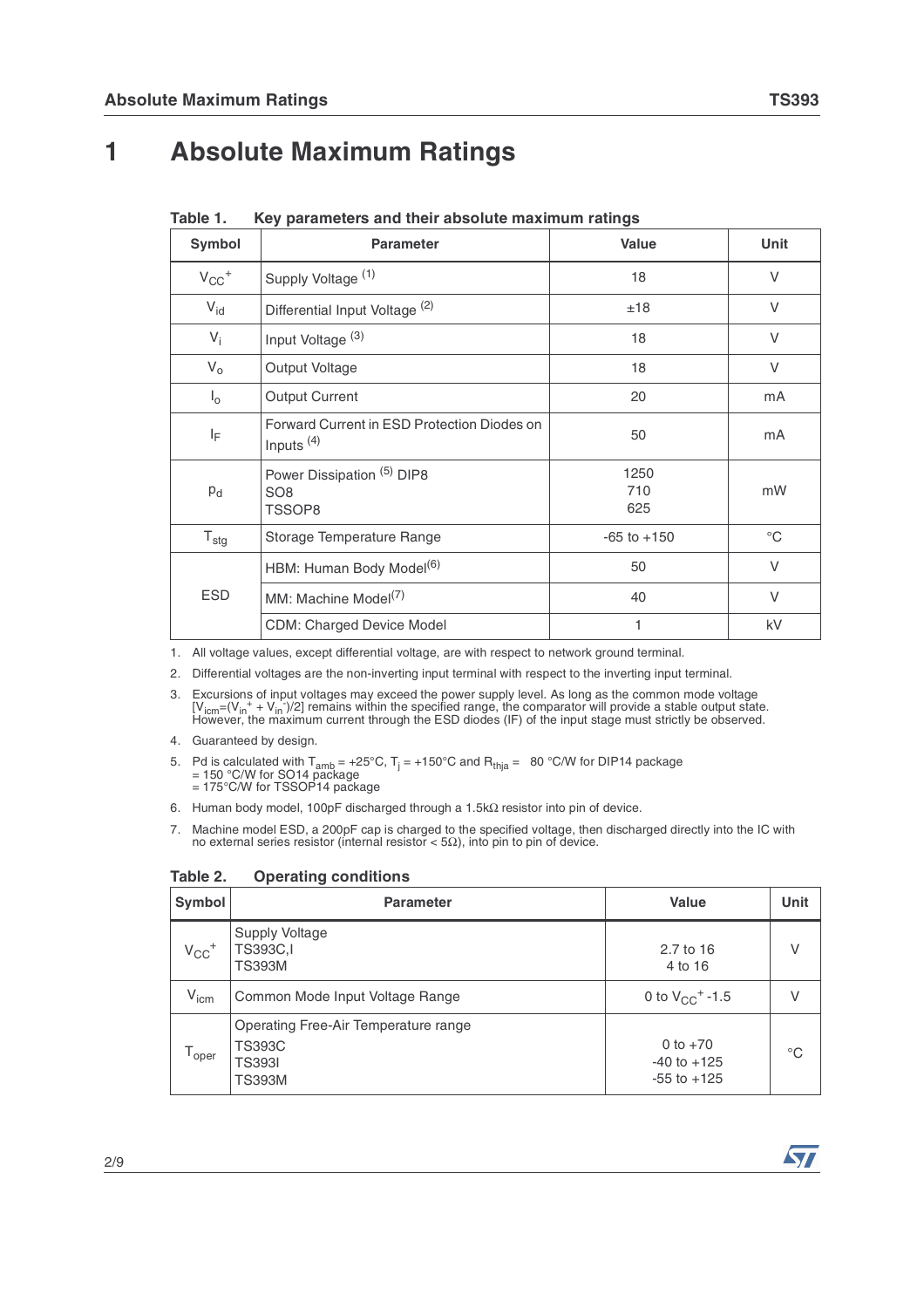# **2 Typical Application Schematics**



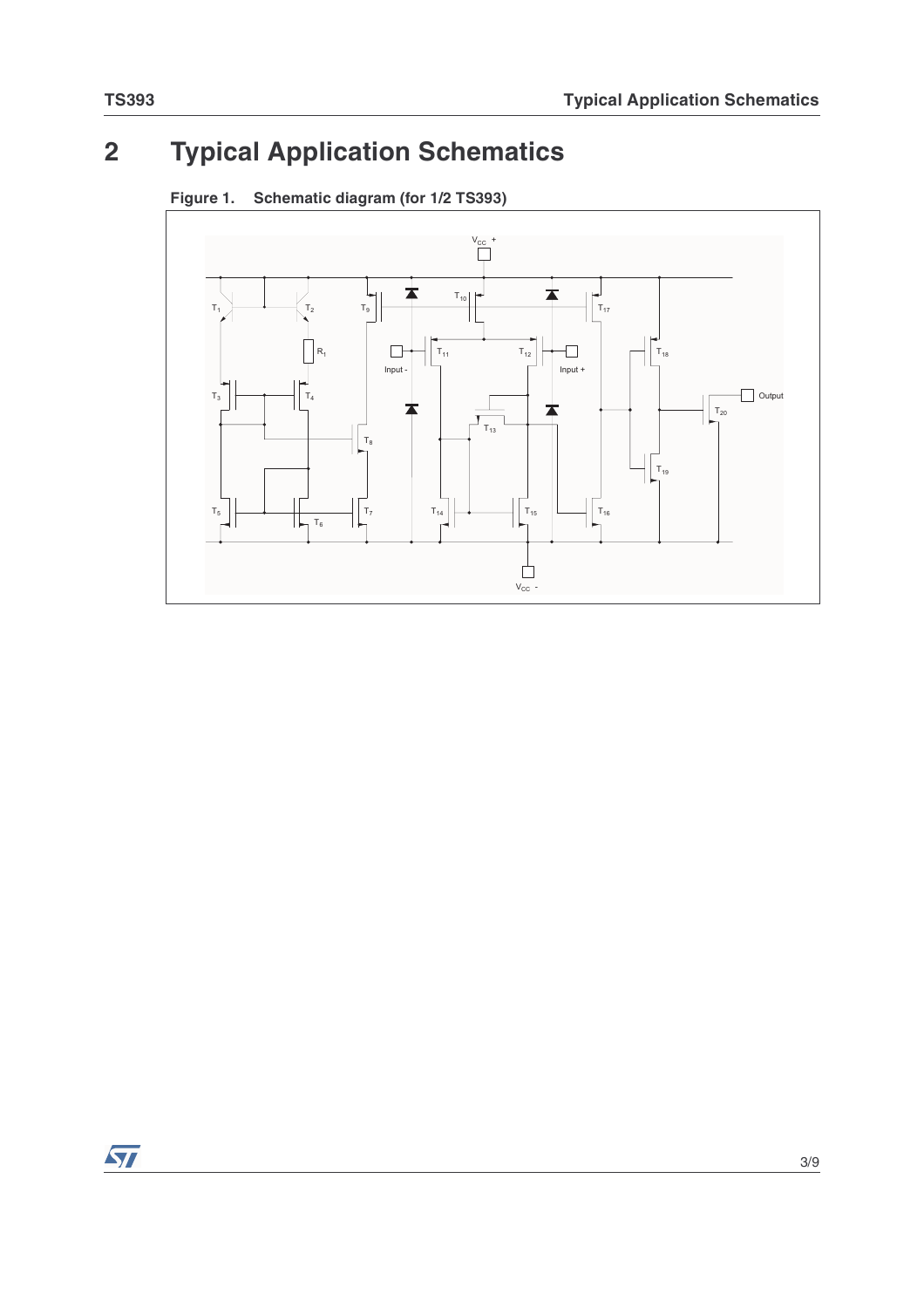# **3 Electrical Characteristics**

| <b>Symbol</b>    | <b>Parameter</b>                                                                                                                                   | Min.   | Typ.         | Max.                                                     | Unit |
|------------------|----------------------------------------------------------------------------------------------------------------------------------------------------|--------|--------------|----------------------------------------------------------|------|
| $V_{i0}$         | Input Offset Voltage (1)<br>$V_{ic} = 1.5V$<br>$T_{min}$ . $\leq T_{amb} \leq T_{max}$ .                                                           |        |              | 5<br>6.5                                                 | mV   |
| $I_{\text{io}}$  | Input Offset Current <sup>(2)</sup><br>$V_{ic} = 1.5V$<br>$T_{min} \leq T_{amb} \leq T_{max}$                                                      |        | 1            | 300                                                      | рA   |
| $I_{ib}$         | Input Bias Current <sup>2)</sup><br>$V_{ic} = 1.5V$<br>$T_{min}$ . $\leq T_{amb} \leq T_{max}$ .                                                   |        | 1            | 600                                                      | рA   |
| V <sub>icm</sub> | Input Common Mode Voltage Range<br>$T_{min} \leq T_{amb} \leq T_{max}$                                                                             | 0<br>0 |              | $V_{CC}$ <sup>+</sup> -1.2<br>$V_{CC}$ <sup>+</sup> -1.5 | V    |
| <b>CMR</b>       | Common-mode Rejection Ratio<br>$V_{ic} = V_{icm min.}$                                                                                             |        | 70           |                                                          | dB   |
| <b>SVR</b>       | Supply Voltage Rejection Ratio<br>$V_{CC}$ <sup>+</sup> = 3V to 5V                                                                                 |        | 70           |                                                          | dВ   |
| $I_{OH}$         | <b>High Level Output Current</b><br>$V_{\text{id}} = +1V$ , $V_{\text{OH}} = 3V$<br>$T_{min}$ . $\leq T_{amb} \leq T_{max}$ .                      |        | $\mathbf{2}$ | 40<br>1000                                               | nA   |
| $V_{OL}$         | Low Level Output Voltage<br>$V_{\text{id}} = -1V$ , $I_{\text{OL}} = +6mA$<br>$T_{min}$ . $\leq T_{amb} \leq T_{max}$ .                            |        | 400          | 550<br>800                                               | mV   |
| $I_{\rm CC}$     | Supply Current (each comparator)<br>No load - Outputs low<br>$T_{min}$ . $\leq T_{amb} \leq T_{max}$ .                                             |        | 9            | 20<br>25                                                 | μA   |
| $t_{PLH}$        | Response Time Low to High<br>$V_{ic}$ = 0V, f = 10kHz, R <sub>1</sub> = 5.1kΩ, C <sub>1</sub> = 50pF, Overdrive = 5mV<br><b>TTL Input</b>          |        | 1.5<br>0.7   |                                                          | μs   |
| t <sub>PHL</sub> | Response Time High to Low<br>$V_{ic}$ = 0V, f = 10kHz, R <sub>L</sub> = 5.1k $\Omega$ , C <sub>L</sub> = 50pF, Overdrive = 5mV<br><b>TTL Input</b> |        | 2.5<br>0.08  |                                                          | μs   |

1. The specified offset voltage is the maximum value required to drive the output up to 2.5V or down to 0.3V.

2. Maximum values including unavoidable inaccuracies of the industrial test.

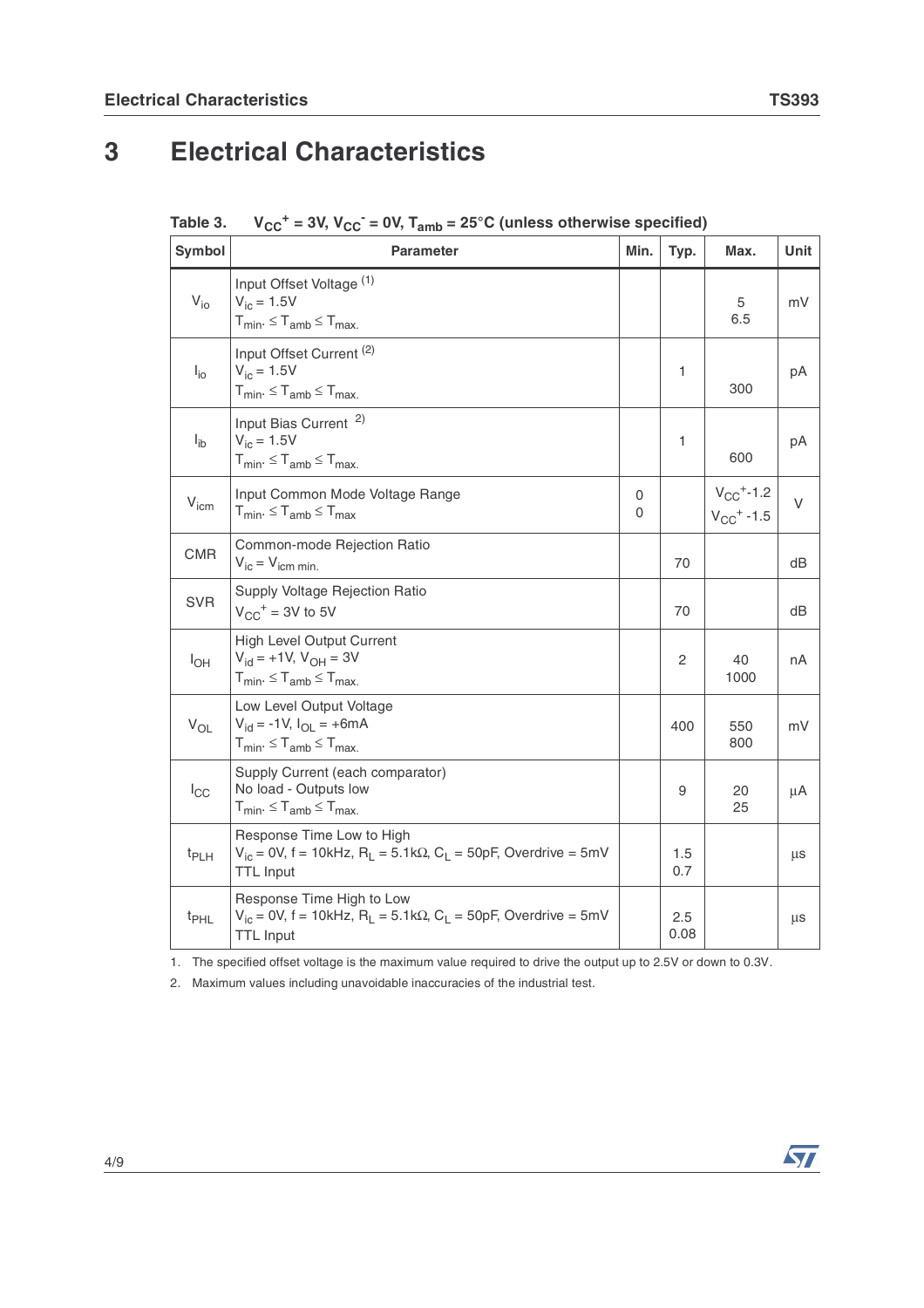| Symbol            | <b>Parameter</b>                                                                                                                                                                                                           | Min.   | Typ.                             | Max.                                                     | Unit |
|-------------------|----------------------------------------------------------------------------------------------------------------------------------------------------------------------------------------------------------------------------|--------|----------------------------------|----------------------------------------------------------|------|
| $V_{i0}$          | Input Offset Voltage (1)<br>$V_{\text{ic}} = 2.5V$ , $V_{\text{cc}}^+ = 5V$ to 10V<br>$T_{min}$ . $\leq T_{amb} \leq T_{max}$ .                                                                                            |        | 1.4                              | 5<br>6.5                                                 | mV   |
| $I_{io}$          | Input Offset Current <sup>(2)</sup><br>$V_{ic} = 2.5V$<br>$T_{min}$ . $\leq T_{amb} \leq T_{max}$ .                                                                                                                        |        | 1                                | 300                                                      | рA   |
| $I_{ib}$          | Input Bias Current <sup>2)</sup><br>$V_{ic} = 2.5V$<br>$T_{min}$ . $\leq T_{amb} \leq T_{max}$ .                                                                                                                           |        | 1                                | 600                                                      | рA   |
| $V_{icm}$         | Input Common Mode Voltage Range<br>$T_{min}$ . $\leq T_{amb} \leq T_{max}$                                                                                                                                                 | 0<br>0 |                                  | $V_{CC}$ <sup>+</sup> -1.2<br>$V_{CC}$ <sup>+</sup> -1.5 | V    |
| <b>CMR</b>        | Common-mode Rejection Ratio<br>$V_{\text{ic}} = 0V$                                                                                                                                                                        |        | 71                               |                                                          | dB   |
| <b>SVR</b>        | Supply Voltage Rejection Ratio<br>$V_{CC}$ <sup>+</sup> = +5V to +10V                                                                                                                                                      |        | 80                               |                                                          | dB   |
| $I_{OH}$          | High Level Output Voltage<br>$V_{\text{id}} = 1V$ , $V_{\text{OH}} = +5V$<br>$T_{min}$ . $\leq T_{amb} \leq T_{max}$ .                                                                                                     |        | $\overline{2}$                   | 40<br>1000                                               | nA   |
| $\mathrm{V_{OL}}$ | Low Level Output Voltage<br>$V_{\rm id} = -1V$ , $I_{\rm OL} = 6mA$<br>$T_{min}$ . $\leq T_{amb} \leq T_{max}$ .                                                                                                           |        | 260                              | 400<br>650                                               | mV   |
| $I_{\rm CC}$      | Supply Current (each comparator)<br>No load - Outputs low<br>$T_{min}$ . $\leq T_{amb} \leq T_{max}$ .                                                                                                                     |        | 10                               | 20<br>25                                                 | μA   |
| t <sub>PLH</sub>  | Response Time Low to High<br>$V_{ic}$ = 0V, f = 10kHz, R <sub>L</sub> = 5.1k $\Omega$ , C <sub>L</sub> = 50pF,<br>Overdrive $= 5mV$<br>Overdrive $= 10$ mV<br>Overdrive $= 20mV$<br>Overdrive $=$ 40mV<br><b>TTL Input</b> |        | 1.5<br>1.2<br>1.0<br>0.8<br>0.7  |                                                          | μs   |
| t <sub>PHL</sub>  | Response Time High to Low<br>$V_{ic}$ = 0V, f = 10kHz, R <sub>L</sub> = 5.1k $\Omega$ , C <sub>L</sub> = 50pF,<br>Overdrive = $5mV$<br>Overdrive = $10mV$<br>Overdrive = $20mV$<br>Overdrive $=$ 40mV<br><b>TTL Input</b>  |        | 2.5<br>1.9<br>1.2<br>0.8<br>0.08 |                                                          | μs   |
| t <sub>f</sub>    | Fall time<br>f = 10kHz, $C_1$ = 50pF, $R_1$ = 5.1k $\Omega$ , Overdrive 50mV                                                                                                                                               |        | 25                               |                                                          | as   |

Table 4.  $V_{CC}^+$  = 5V,  $V_{CC}^-$  = 0V,  $T_{amb}$  = 25°C (unless otherwise specified)

1. The specified offset voltage is the maximum value required to drive the output up to 4.5V or down to 0.3V.

2. Maximum values including unavoidable inaccuracies of the industrial test.

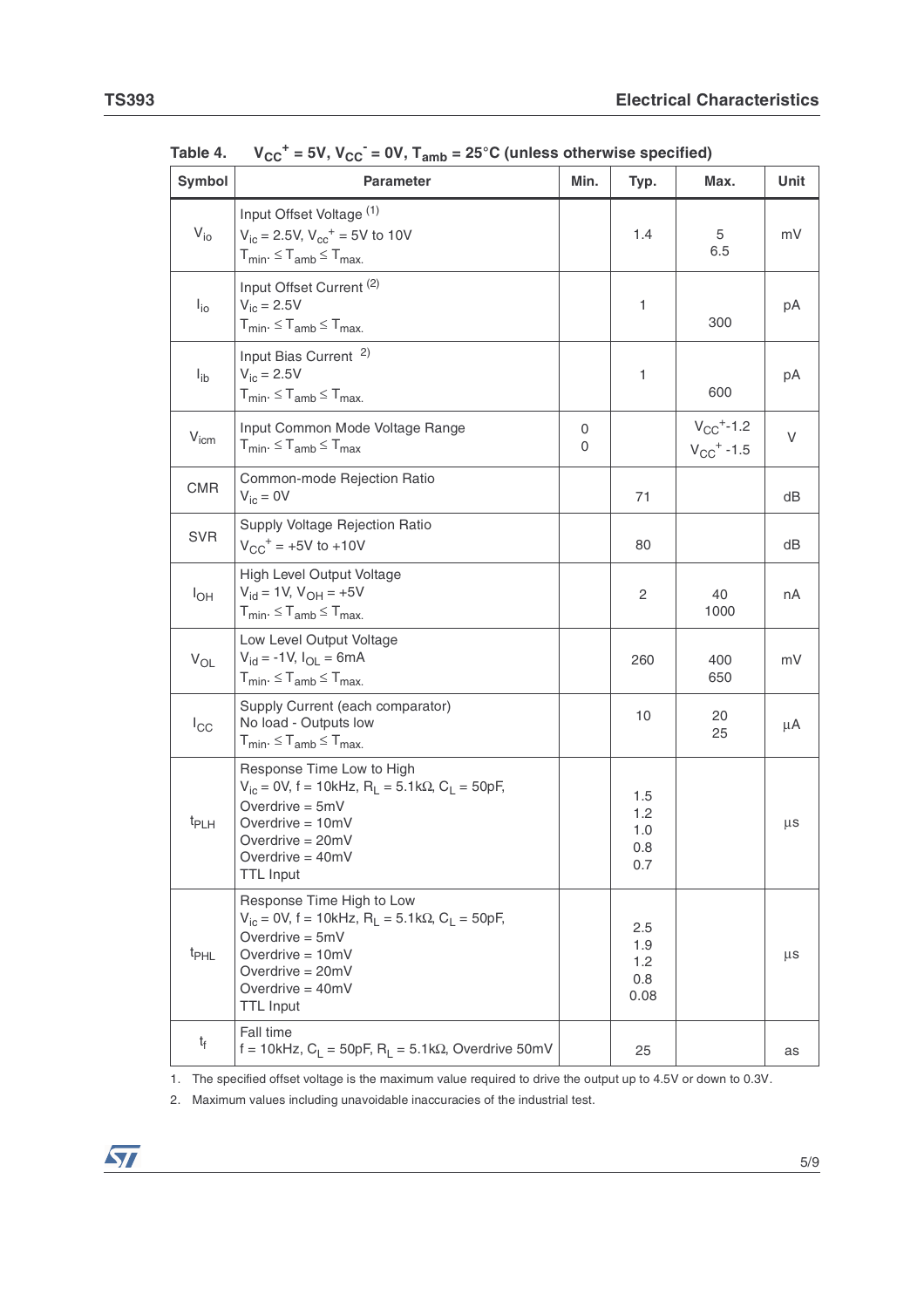## **4 Package Mechanical Data**

In order to meet environmental requirements, ST offers these devices in ECOPACK<sup>®</sup> packages. These packages have a Lead-free second level interconnect. The category of second level interconnect is marked on the package and on the inner box label, in compliance with JEDEC Standard JESD97. The maximum ratings related to soldering conditions are also marked on the inner box label. ECOPACK is an ST trademark. ECOPACK specifications are available at: www.st.com.

#### **4.1 DIP8 Package**



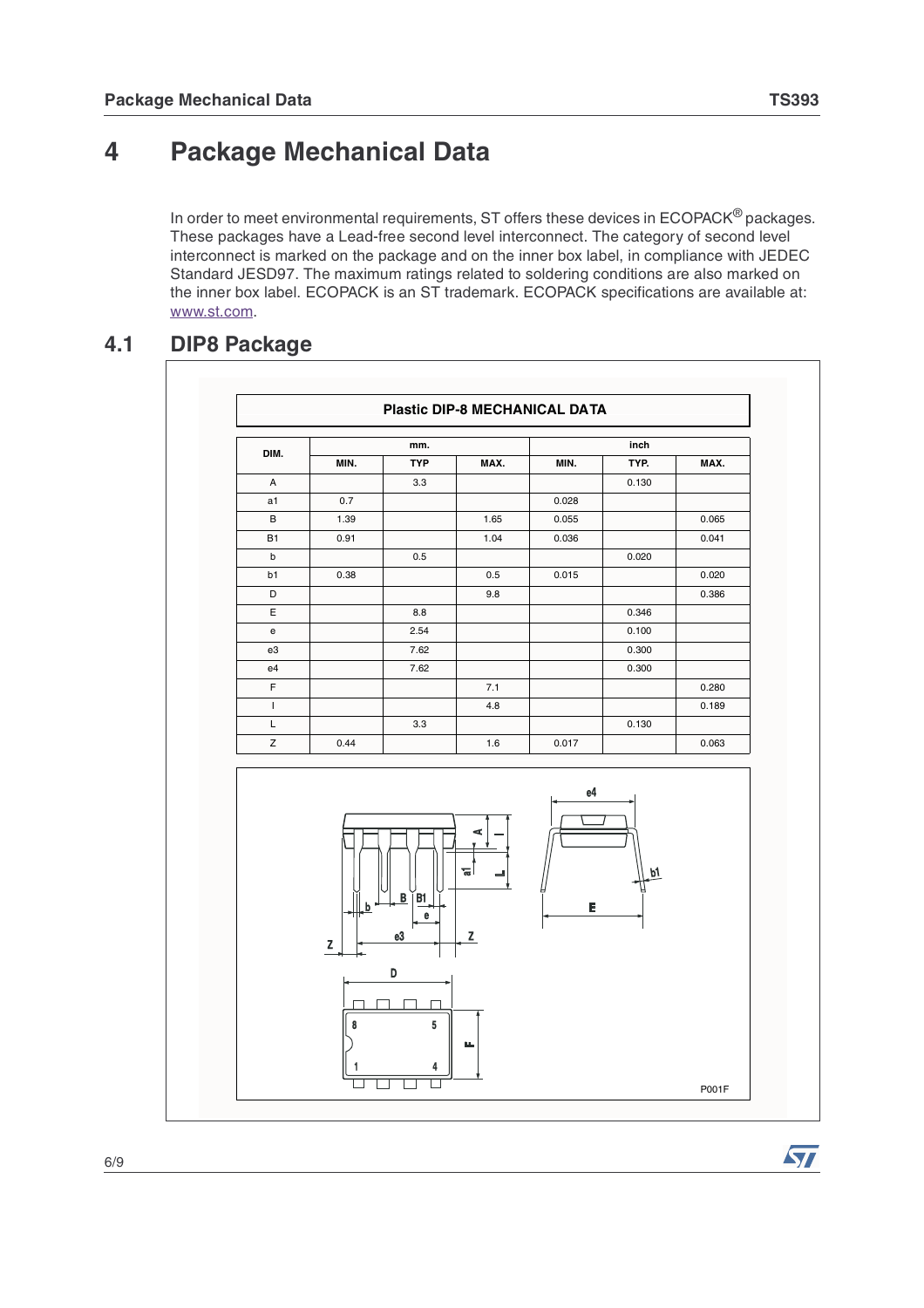#### **4.2 SO-8 Package**

**SO-8 MECHANICAL DATA mm. inch DIM.** MIN. | TYP | MAX. | MIN. | TYP. | MAX. A | 1.35 | | 1.75 | 0.053 | | 0.069 A1 | 0.10 | | 0.25 | 0.04 | | 0.010 A2 1.10 1.65 0.043 0.065 B 0.33 | 0.51 0.013 | 0.020 C 0.19 0.25 0.007 0.010 D | 4.80 | | 5.00 | 0.189 | | 0.197 E 3.80 4.00 0.150 0.157 e | 1.27 | | 1.27 | 0.050 H | 5.80 | | 6.20 | 0.228 | | 0.244 h 0.25 0.50 0.010 0.020 L 0.40 1.27 0.016 0.050 k  $\qquad \qquad \qquad \text{8}^\circ \; \text{(max.)}$ ddd 0.1 0.04  $\overline{D}$  $hx45^{\circ}$  $A2$   $A$ Ħт  $\,$  B  $\mathcal{C}$ 



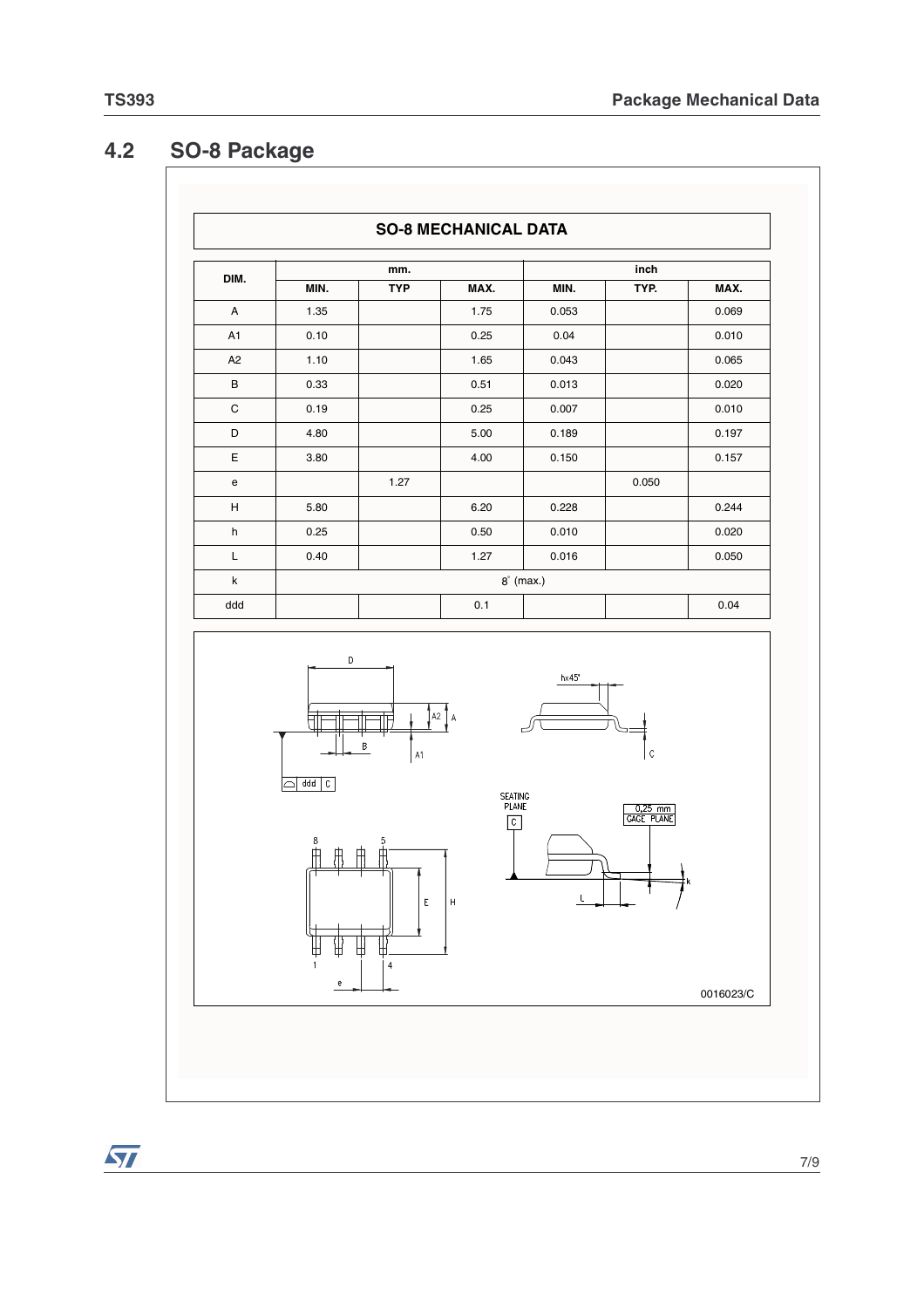## **4.3 TSSOP8 Package**

|                | <b>TSSOP8 MECHANICAL DATA</b> |            |           |             |        |       |  |
|----------------|-------------------------------|------------|-----------|-------------|--------|-------|--|
| DIM.           |                               | mm.        |           |             | inch   |       |  |
|                | MIN.                          | <b>TYP</b> | MAX.      | MIN.        | TYP.   | MAX.  |  |
| A              |                               |            | 1.2       |             |        | 0.047 |  |
| A <sub>1</sub> | 0.05                          |            | 0.15      | 0.002       |        | 0.006 |  |
| A <sub>2</sub> | 0.80                          | 1.00       | 1.05      | 0.031       | 0.039  | 0.041 |  |
| b              | 0.19                          |            | 0.30      | 0.007       |        | 0.012 |  |
| $\mathbf c$    | 0.09                          |            | 0.20      | 0.004       |        | 0.008 |  |
| D              | 2.90                          | 3.00       | 3.10      | 0.114       | 0.118  | 0.122 |  |
| E              | 6.20                          | 6.40       | 6.60      | 0.244       | 0.252  | 0.260 |  |
| E <sub>1</sub> | 4.30                          | 4.40       | 4.50      | 0.169       | 0.173  | 0.177 |  |
| e              |                               | 0.65       |           |             | 0.0256 |       |  |
| Κ              | $0^{\circ}$                   |            | $8^\circ$ | $0^{\circ}$ |        | 8°    |  |
| L              | 0.45                          | 0.60       | 0.75      | 0.018       | 0.024  | 0.030 |  |
| L1             |                               | 1          |           |             | 0.039  |       |  |